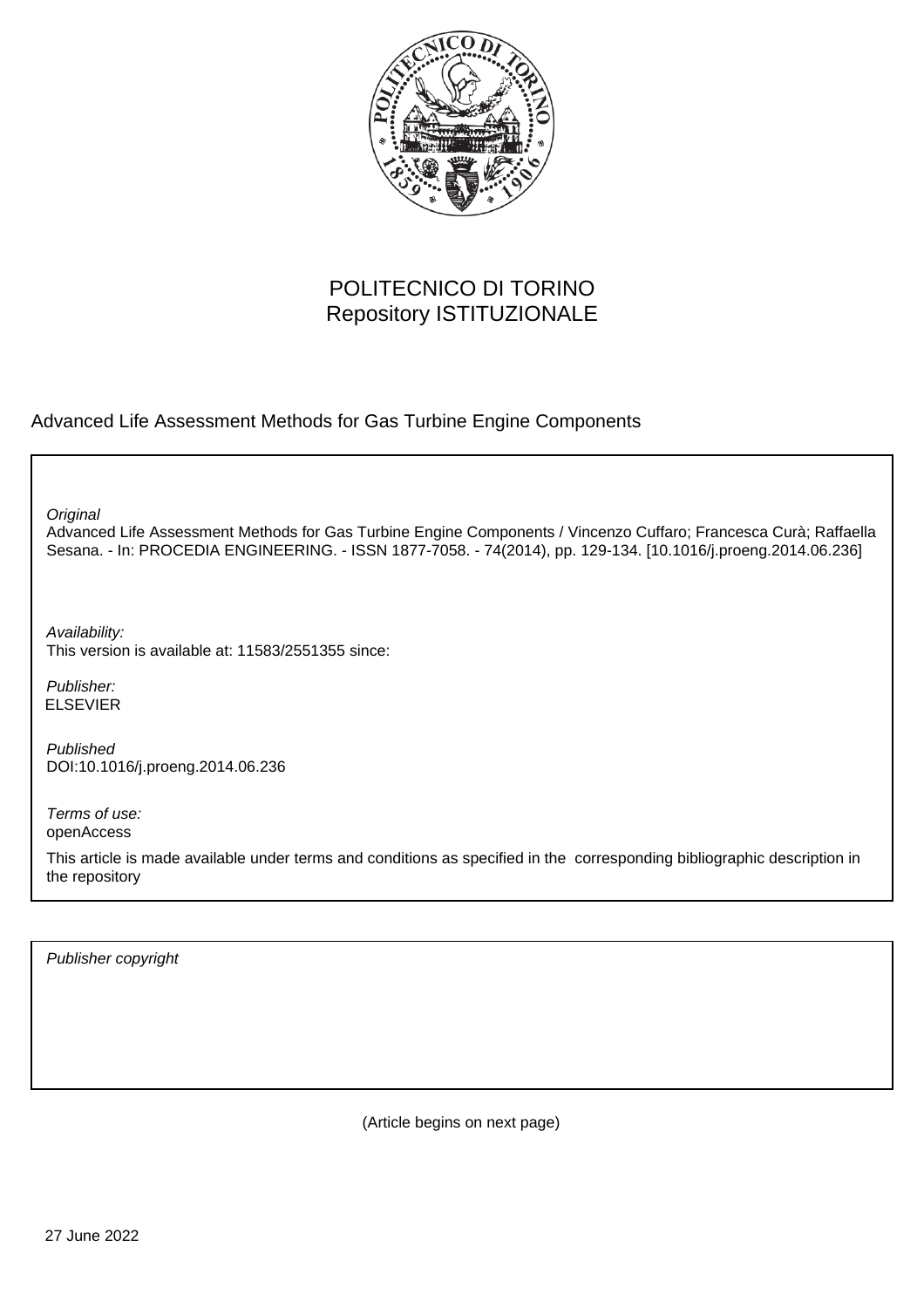



Available online at www.sciencedirect.com



Procedia Engineering 74 (2014) 129 - 134

**Procedia Engineering** 

www.elsevier.com/locate/procedia

# XVII International Colloquium on Mechanical Fatigue of Metals (ICMFM17)

# **ADVANCED LIFE ASSESSMENT METHODS FOR GAS TURBINE ENGINE COMPONENTS**

Vincenzo Cuffaro, Francesca Curà, Raffaella Sesana

*Politecnico di Torino, Corso Duca degli Abruzzi 24, Torino 10129, Italia* 

#### **Abstract**

In combustion systems for aircraft applications, liners represent an interesting challenge from the engineering point of view regarding the state of stress, including high temperatures (up to 1500°C) varying over time, high thermal gradients, creep related phenomena, mechanical fatigue and vibrations.

As a matter of fact, under the imposed thermo-mechanical loading conditions, some sections of the liner can creep; the consequent residual stresses at low temperatures can cause plastic deformations. For these reasons, during engine operations, the material behaviour can be hardly non-linear and the simulation results to be time expensive.

Aim of this paper is to select and implement some advanced material life assessment methods to gas turbine engine components such as combustor liners.

Uniaxial damage models for Low Cycle Fatigue (LCF), based on Coffin-Manson, Neu-Sehitoglu and Chaboche works, have been implemented in Matlab®. In particular, experimental LCF and TMF results for full size specimens are compared to calibrate these models and to assess TMF life of specimens. Results obtained in different testing conditions have been used for validation.

In particular, each model needs specific parameter calibrations to characterize the investigated materials; these parameters and their relation with temperature variation have been experimentally obtained by testing standard specimens.

© 2014 Elsevier Ltd. This is an open access article under the CC BY-NC-ND license (http://creativecommons.org/licenses/by-nc-nd/3.0/). *Keywords:* **CREEP, MECHANICAL FATIGUE, DAMAGE MODELS, COMBUSTOR, AIRCRAFT ENGINE DESIGN** Selection and peer-review under responsibility of the Politecnico di Milano, Dipartimento di Meccanica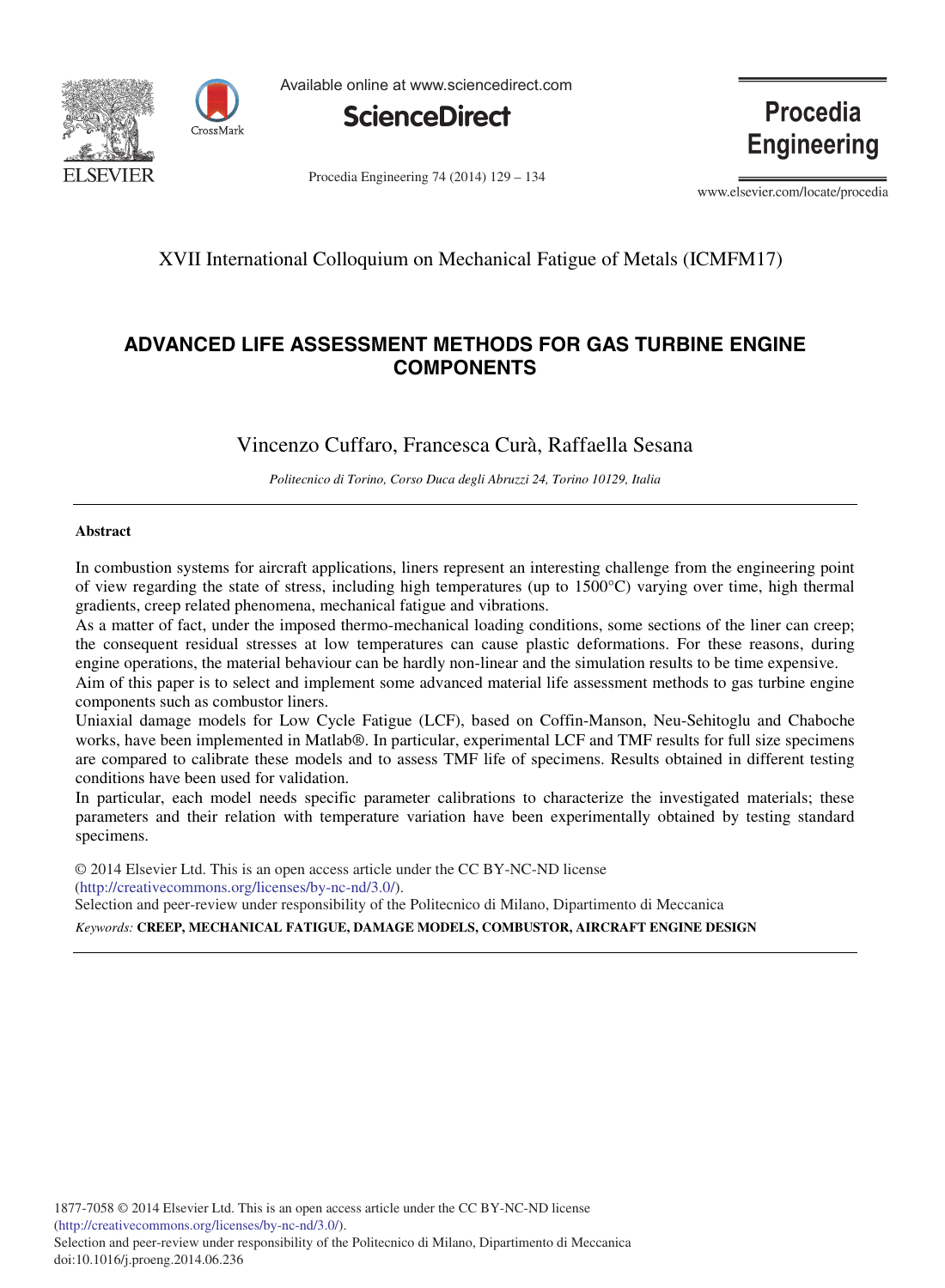## **1. Introduction**

European gas turbine industries improve continuously their technical skills in order to compete, to reach higher safety standards and also to meet future environmental standards.

The design requirements of new components should not compromise both safety and reliability.

To achieve this goal, a good knowledge is required of material behaviour and loading conditions with realistic and representative geometries.

The prediction of life and stress in the combustor is a very complex task, because the material, when subjected to high temperature cycles and residual stresses, can plasticize even at low temperatures.

Necessity arose in recent years to develop analytical models able to predict components life without large amounts of numerical simulation time expense.

Crack nucleation under cyclic loading has been investigated since many years, different models based on Basquin-Manson-Coffin laws [1] have been introduced for engineering practice, after wards many damage models [2-9] have been developed to estimate the life of the components, such as turbine blades [10], once they are subjected to different events, as variable temperature, creep and oxidation phenomena.

These models have been validated in several cases and materials: R. Minichmayr et al. [11] applied Sehitoglu's method on aluminium component; H. Mavoori et al. [12] studied creep and plastic deformation in Sn-Ag and Sn-Zn eutectic solders; V. Srikrishnan et al. [13] investigated the diffusion in transition metals and alloys; L. J. Cuddy et al. [14] proposed a method to evaluate the activation energy used in Sehitoglu's method; R.W. Lund [15] proposed another method to evaluate the activation energy for strengthened metals; Z. Y. Huanga et al. [16] described Chaboche's method applied on carbon-manganese steel; J. L. Chaboche [17] applied his method on advanced materials; R.P. Skelton [18] studied polycrystalline and single crystal nickel-base superalloys; the same R.P. Skelton [19] studied thermo-mechanical fatigue of a ferritic steel.

Other investigations have been performed in different experimental conditions: J. L. Chaboche [20] analysed the damage approach to the prediction on high temperature low-cycle fatigue; H. Kang et al. [21] proposed a model for variable temperature and loading amplitude conditions; and C.J. Hyde [22] investigated the failure mechanisms in high temperature materials subjected to isothermal and anisothermal fatigue and creep conditions.

The main aim of this work is to evaluate the performance of damage methods applied to super alloys in order to estimate the life for the combustion chambers in direct response to the requirements of the European community for reducing NOx produced by the gas turbine aircraft.

Although the objective of this work is addressed to the combustors of aircrafts, this technology is of general use, providing a good technique for the design and for the in-service support for all components of gas turbines subjected to creep phenomena and plasticity during each engine cycle.

In particular, basing wide investigation of literature, three predictive LCF damage models have been selected to estimate the material life: Manson-Coffin [1], Sehitoglu [2,3]and Chaboche [5,6].

These models have been implemented in Matlab environment; they have been calibrated and validated by means of isothermal tests on a NiT super alloy. These tests have been carried out on standard specimens in the Laboratory of the Department of Mechanical Engineering of the Politecnico di Torino.

The final aim of this research activity is to point out the method, which best fits the isothermal LCF behaviour of the super alloy.

Furthermore, the definition of an optimized calibration procedure, allowing to best estimate LCF high temperature life for different temperature levels with respect to those experimentally investigated, has been carried out.

## **2. Analytical model**

The main mechanisms of Thermo Mechanical Fatigue (TMF) damage occurring in materials have been analysed; they can be divided into three main groups: Fatigue (plastic deformation), Oxidation (environmental impact) and Creep (temperature effect).

This investigation takes into account of other factors and in particular: maximum and minimum temperature levels, cycle time and residence time (for a load, at a set temperature), temperature-strain phasing.

Models available in literature can be divided into five groups: linear, non linear, cyclic, time-dependent parameters and temperature-dependent parameters. A further classification of the models is based by considering their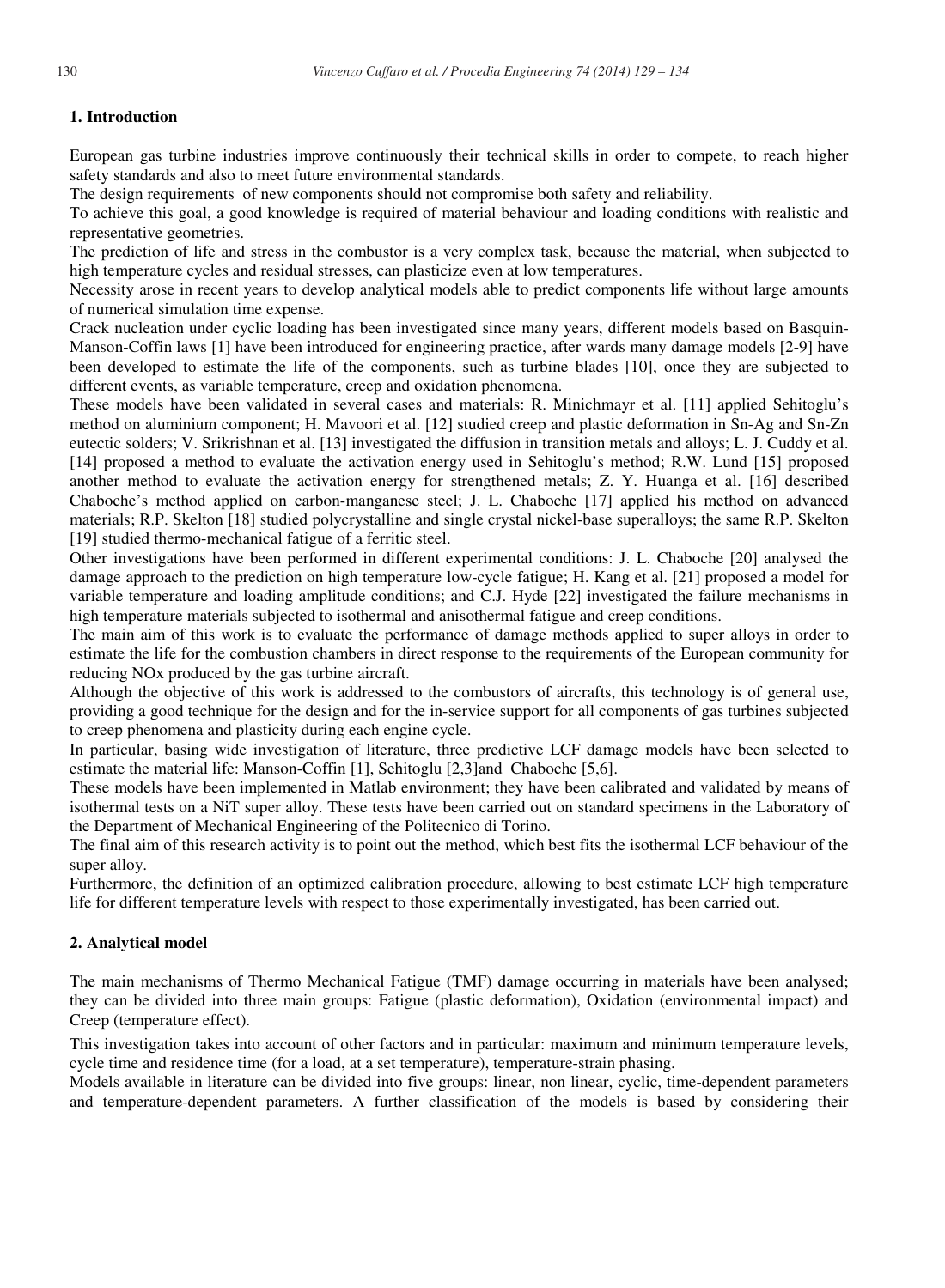applicability.

General models (Manson-Coffin [1], Sehitoglu [2,3], Chaboche [4-7,10,17,20]) are based on physical mechanisms of crack nucleation and propagation. Their formulations are based on complex equations taking into account of constitutive material properties, but after calibration they are suitable for any loading history.

Empirical models (Skelton [9,18,19]) aim at direct application and are generally easier to use for engineering applications. They are based on energy criteria and their experimental calibration is immediate; after calibration, they are suitable for loading histories similar to those by means of which they are calibrated.

Each considered model is composed of three parts.

The first part is the basic law or constitutive law, and it describes the relationship between stress and strain of the material itself (elastic-plastic behaviour, viscoelastic, visco-elastic-plastic).

The second part refers to the damage model and it takes into account of the phenomena which cause damage in the material and how they work.

The third part defines failure criterion, that is the limiting expression of damage before failure occurs.

With reference to the superalloys, basing on the description of damage rules and its temporal evolution, the following models were analysed and implemented in Matlab: strain-range partitioning model I (Manson-Coffin); general damage model (Sehitoglu) and range partitioning model II (Chaboche).

## **3. Experimental setup**

Material mechanical characterization has been obtained by means of standard mechanical testing: tensile monotonic, HCF in load control and LCF in strain control. All tests have been run at several temperature levels between 20° and 800°C. Creep tests results have been available from previous testing activities.

Static testing have been performed on a servo hydraulic Instron 8801 testing equipment, load cell Dynacell 2527 100 kN, hydraulic grips. Test speed has been set to 5 mm/min. At least three specimens have been tested at twelve temperature levels between 20 °C and 1000 °C.

HCF tests have been run on a Amsler vibrophore 10 HFP 422 testing machine. HCF tests stress ratio was set to  $R=0$ due to elastic instability problems and the fatigue limit has been calculated by means of the Stair Case method [23]. Fatigue limit has been set for three levels of temperature: room, 500°C and 800°C. HCF tests have been run at about 110 Hz frequency. At least 15 specimens have been tested for each temperature level.

LCF strain controlled tests have been run on an Instron testing machine, 10 Hz loading frequency. LCF tests have been run with the following strain levels: 0.1, 0.3, 0.4, 0.6 and 1% total strain <sup>ε</sup>*t*. At least three specimens have been tested for each strain level. These test have been run at room temperature, 300°C, 800°C and 950°C.

Creep stress controlled tests have been run at twelve temperature levels between 700 and 900°C.

Specimens have been laser cut from a 0.9 mm thick sheet, according to International Standards defining static and fatigue testing.

These data have been used to obtain the damage models parameter calibration as described in literature [1, 2, 3, 5, 6, 7, 8]. For example mean stress, strain and cycle to failure data obtained at the same strain and temperature level have been used to calibrate the two terms of the Manson Coffin model at a set temperature

Then for data obtained at different temperatures, a linear regression model has been calculated as a relation between the model parameters and the temperature. This way it is possible to estimate the parameters value for temperature values different from the tested ones. In particular the results obtained al 300 and 950°C have been used to calibrate the model and to simulate the LCF behaviour of the material at 800°C.

Sehitoglu and Chaboche models creep parameters have been obtained by processing also creep data.

## **4. Results and discussion**

Due to confidentiality requirements, plotted results axes are hidden.

In figure 1, the tensile monotonic test results are plotted vs temperature. As it can be seen, high mechanical properties last up to 800°C and then decrease.

HCF test results showed that the fatigue limit obtained for the selected material decreases of about 30 MPa from 20°C to 800°C.

LCF tests data at 300 and 950°C have been used to calibrate the Manson-Coffin, Sehitoglu and Chaboche damage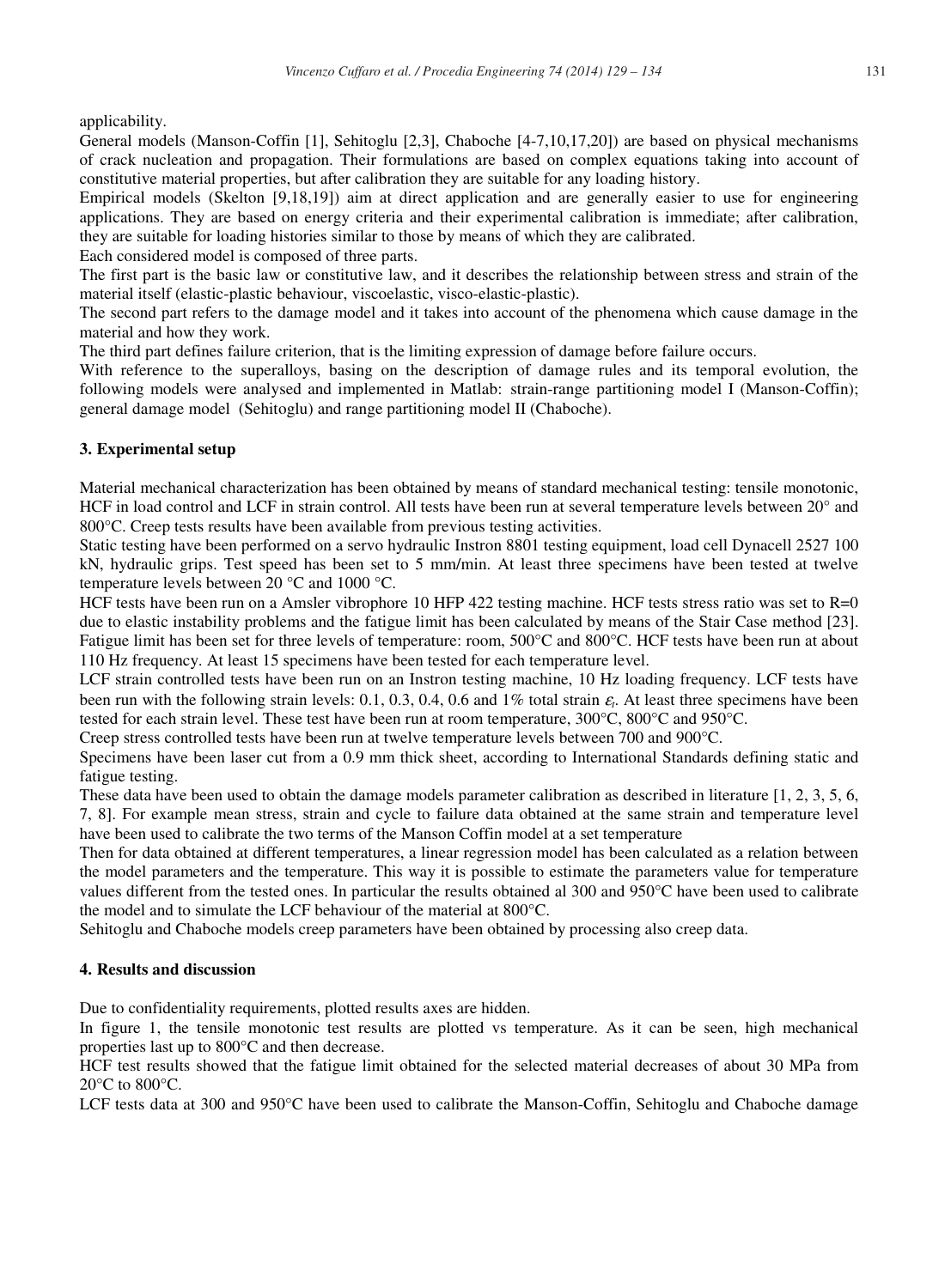models. In particular the models parameters (for example strain hardening coefficients and exponents) have been determined at the two mentioned different temperatures; then by means of a linear approximation of the parameters of the two temperatures the 800°C values of each parameters have been calculated. Then the 800°C experimental data have been used to validate the 800°C extrapolated models.



Figure 1: Monotonic tensile test results at different temperature and at specific stress cycles before failure  $(10^5, 10^6, 10^7, 10^8)$ .

In Figures 2 and 3 the experimental obtained damage models are plotted along with experimental calibration data obtained at 300° and 950°C for the examined damage models. In Figure 4 the life estimation curves obtained by means of linear interpolation of model parameters at different temperature are reported for 800°C. In the same plot experimental validation data of LCF 800°C tested specimen are reported. As it can be observed these models very well estimate experimental life for all the examined temperatures.

This means that the damage models well apply even for very high performance steels at elevated temperatures. In particular the Manson Coffin model, which requires a simpler calibration procedure, best estimates LCF high temperature isothermal life.

For the other models which require longer and more expensive testing procedures, the calibration is more difficult and the following research activity will investigate the performance of the more complex models in case of TMF lifing procedures.



Figure 2: Damage models life estimation curves at 300°C.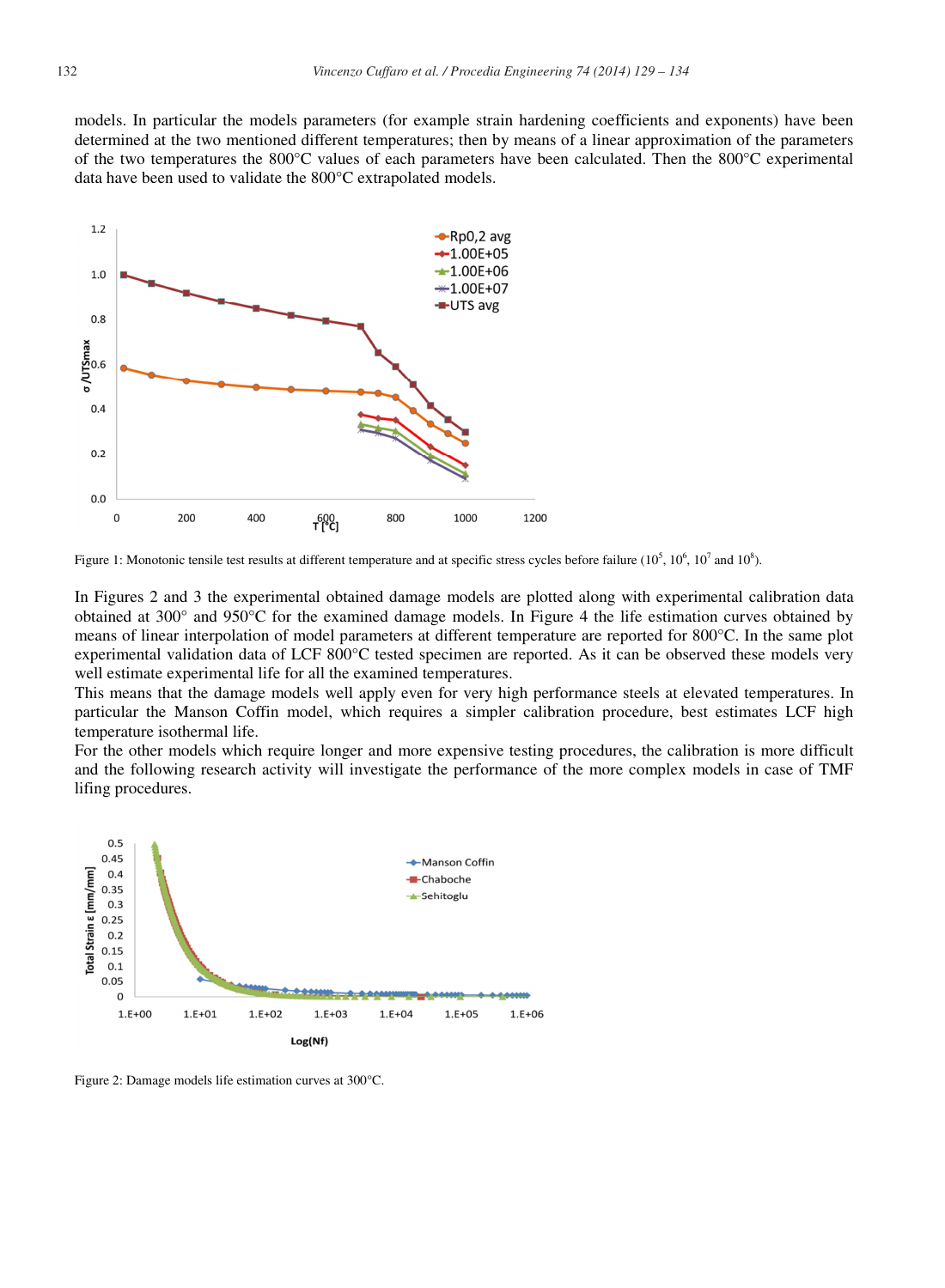

Figure 3: Damage models life estimation curves at 950°C.



Figure 4: Damage models life estimation curves and experimental data, 800°C

#### **5. Conclusion**

Calibrated damage models allowed to estimate the life of LCF specimens in isothermal conditions.

In the present paper fatigue damage assessments based on Manson-Coffin, Sehitoglu, Chaboche models are applied to describe the LCF damage evolution. In particular, the investigation aims at evaluating which models best fits for the life and damage estimation for superalloys at high temperature levels.

The results showed that all the models well estimate experimental life of the material at high temperature levels and low and high number of cycles. Manson Coffin model better estimates LCF experimental life in isothermal conditions thus allowing to select this method for an optimized and economic calibration procedure. As a matter of fact the material behaviour at any high temperature isothermal conditions can be simulated by testing material in few temperature conditions. Further research activity will be dedicated to the estimation of TMF models performance for superalloys.

#### **Acknowledgements**

Thanks to the Regione Piemonte for the financial support and GE Avio s.r.l. for the assistance.